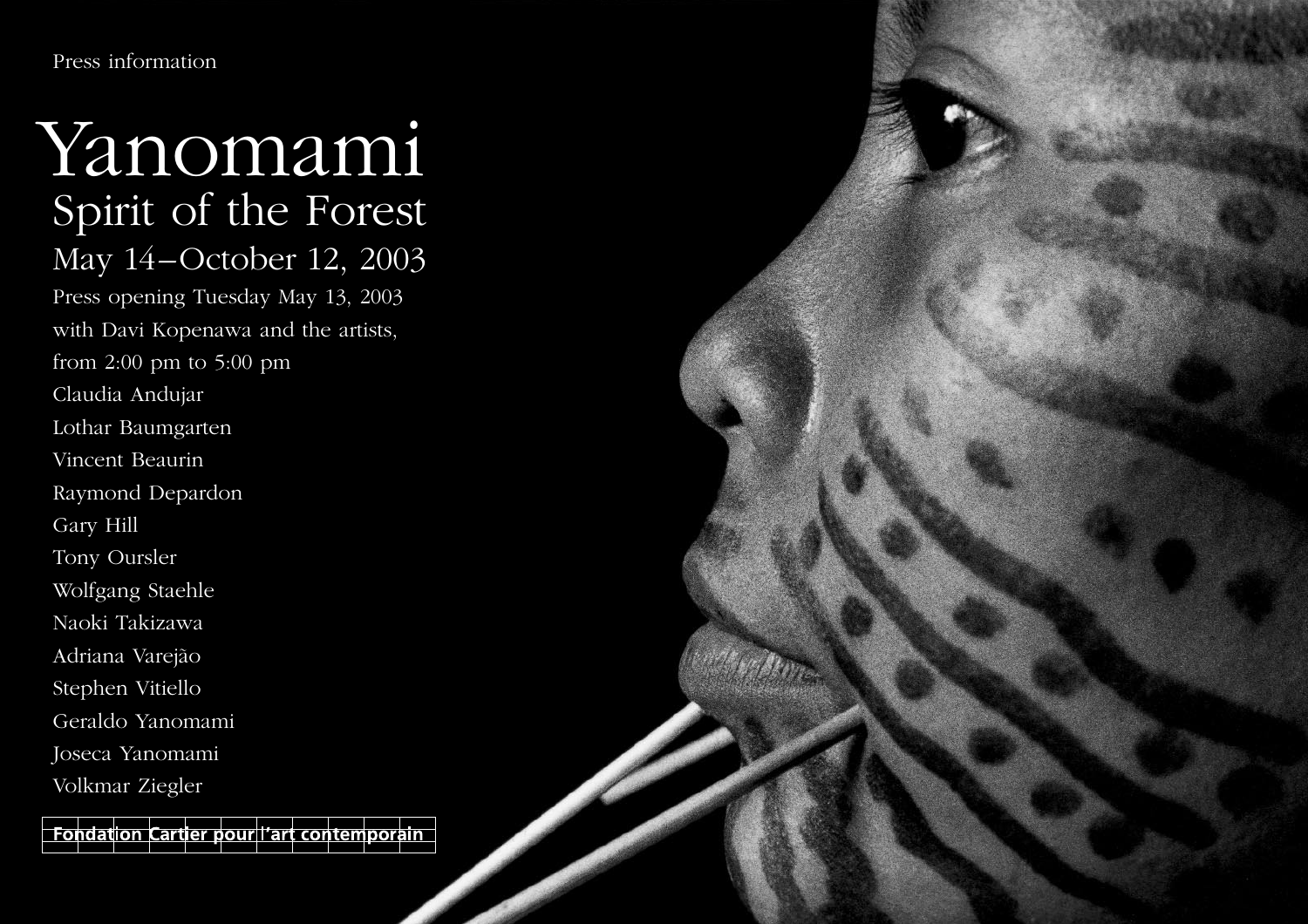#### Page 1:

Claudia Andujar, *Identity Series*, young Yanomami woman, Catrimani, 1976 © Claudia Andujar

Left to right:

Location of the Yanomami territory in Brazil ©2003 François-Michel Le Tourneau (CREDAL-CNRS), CCPY and Fondation Cartier pour l'art contemporain, Paris

> Davi Kopenawa's speech at the General Assembly for the defense of the Yanomami territory, Watoriki, December 2000 ©Fondation Cartier pour l'art contemporain, Paris

The Rio Negro, neighboring the Yanomami territory ©2003 François-Michel Le Tourneau (CREDAL-CNRS), CCPY and Fondation Cartier pour l'art contemporain, Paris

Mosaic of satellite images of the Yanomami territory (total surface area: 96,650 km<sup>2</sup>) ©2003 François-Michel Le Tourneau (CREDAL-CNRS), CCPY and Fondation Cartier pour l'art contemporain, Paris





YANOMAMI, SPIRIT OF THE FOREST brings international artists into contact with the shamans of Watoriki (*Windy Mountain*), a Yanomami village in the Brazilian Amazon. The ambition of this exhibition is not to lapse into exoticism or paternalism, but to connect our conception of images and representations with that of another culture. This show attempts to explore how the traditional yet constantly evolving metaphysical world of the Yanomami echoes the various facets of the "savage mind" still at work in our society. This exhibition brings forth a radical otherness in an endeavor to alter our perception and habitual modes of thought.

This exchange was organized in collaboration with the shamans of Watoriki and Davi Kopenawa, their spokesman. Within a period of several months, five artists traveled to Watoriki in a conscious effort to work with a single Yanomami community, thus achieving unity of place, time and action. In response to commissions by the Fondation Cartier, these artists allowed their individual creative worlds to be exposed to the Yanomami concept of shamanic images. The show structures itself on this idea of "free associations."

Consequently, *Yanomami, Spirit of the Forest* features neither tribal feather ornaments, nor any "Amerindian" or "crossover" art. Nor is this an ethnological or humanitarian exhibition. Treating Yanomami thought on an equal footing, this exhibition's films, photographs, paintings, sculptures and video installations offer a web of correspondences relating to the major themes of the cosmological ideas and visionary experience of the eleven shamans of the village of Watoriki.

This exhibition is organized by the Fondation Cartier pour l'art contemporain in collaboration with Survival International France and the Brazilian Pro-Yanomami non-governmental organization CCPY. It was conceived by French anthropologist Bruce Albert (research director at the Institut de Recherche pour le Développement, Paris) and Hervé Chandès, Director of the Fondation Cartier pour l'art contemporain.

With Survival International France, the Fondation Cartier is a financial contributor to the CCPY's bilingual education program for the Brazilian Yanomami.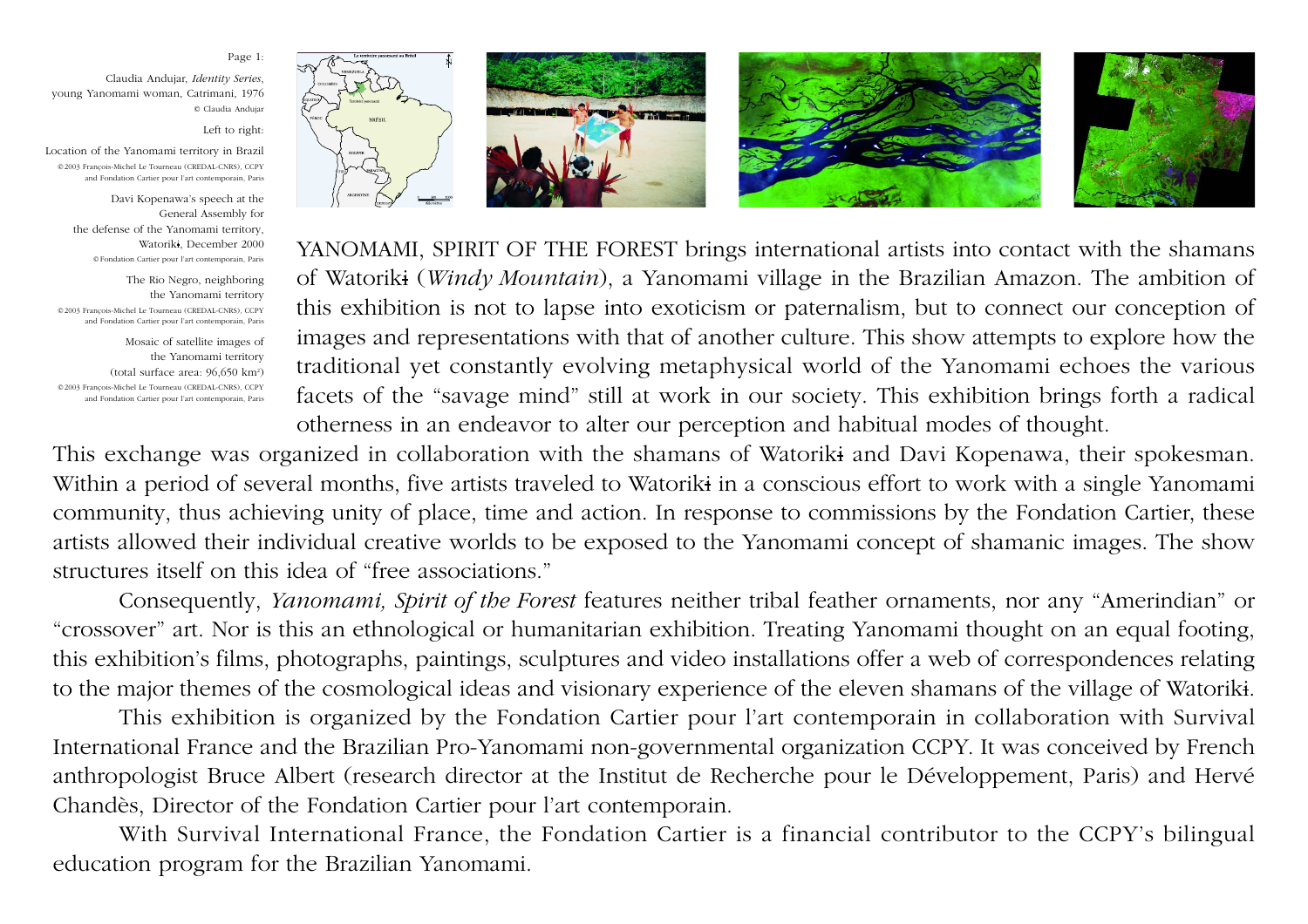THE YANOMAMI IN BRAZIL The word "Yanomami" means "human being". The Yanomami are hunters-gatherers and horticulturalists who inhabit a part of the Amazonian tropical forest on either side of border of Venezuela and Brazil. In Brazil, their population of approximately 12,500 lives in 185 villages and communal houses situated in the north-Amazonian states of Amazonas and Roraima.

Their first sporadic contact with white men—essentially military of the Border Commission, members of the Indians Protection Service (SPI), latex collectors and explorers—occurred in the first decades of the 20th century. In the 1950s and '60s a number of permanent (Catholic and Evangelical) missions were set up on their land. It was only in the mid-1970s that they experienced more massive, destructive contact with their white neighbors.

This began in 1973-1976 with the opening of the northern section of the trans-Amazonian highway in the south-eastern part of their territory. Then came the threat of decimation by epidemics (malaria, respiratory infections) and the violence that accompanied the "gold rush" which attracted some 40,000 prospectors to the western part of Roraima state in 1987-1989.

However, although these invasions were highly destructive, they were also short-lived: 211 kilometers of the *Perimetral Norte* highway were abandoned to the forest in 1976 and most of the gold panners were progressively expelled from Yanomami territory after 1990. On both occasions, therefore, Yanomami society managed to escape depopulation and the total loss of their culture.

Thus, in spite of these tragic episodes and threats to their territory represented by various local economic interests (especially agricultural colonization and mining), the Yanomami today constitute the largest indigenous community in Brazil to have preserved their traditional way of life. They occupy a territory of some 96,650 square kilometers, which was officially recognized by a presidential decree issued in May 1992 during the Earth Summit in Rio de Janeiro. Since 1999 the Yanomami have been provided with medical assistance by URIHI (www.urihi.org.br), a Brazilian NGO funded by the National Health Foundation (FUNASA), a Brazilian state institution.

Another NGO, CCPY, founded in 1978, is running a campaign in Brazil in defense of Yanomami territorial rights. Since 1995, this organization has also run a bilingual education program designed to enable the Yanomami to defend these rights for themselves (www.proYanomami.org.br).

In parallel with the exhibition *Yanomami, Spirit of the Forest*, the Fondation Cartier is financing a Yanomami ethnogeography project organised by the CCPY, the Institut de Recherche pour le Développement (IRD, Paris) and the Centre National de la Recherche Scientifique (CNRS-CREDAL). This project involves the

comprehensive mapping of the Yanomami territory using the most sophisticated satellite technology available today. This will enable the Yanomami to acquire a more global knowledge of their territory and thus to optimize the occupation and sustainable use of their land. At the core of this project, jointly led by Bruce Albert (IRD) and François-Michel Le Tourneau (CNRS), is the creation of a database using recent satellite images, complete with place names in Yanomami. Linked to this mapping project, a bilingual education program set up by the CCPY will enable young Yanomami teachers to interpret and use satellite images.

In the exhibition *Yanomami, Spirit of the Forest*, a vast mosaic of these images will offer an unprecedented vision of the entire Yanomami territory in Brazil. This is one of the least-explored regions of Amazonia, on the edges of the Orinoco-Amazon interfluve.

YANOMAMI SHAMANISM Shamanism, along with the complex rituals for dealing with death and the dead, is one of the pillars of Yanomami culture. Individual or collective shamanic sessions constitute a spectacular yet regular activity in Yanomami communal houses. Each village has at least one or two shamans and sometimes more than ten, as is the case in the Watoriki community.

In their own terms Yanomami shamans "bring down" and "make dance" images (*utupë*) of beings from the mythological origins of the world, especially those of human/animal ancestors from original creation (*yaroripë*). The shamans incorporate these "images" one by one as auxiliary spirits (*xapiripë*) in order to carry out various supernatural tasks for which the attributes or competences of these entities have been summoned.

These spirits appear to them in the form of tiny human-like creatures, which are compared to shining particles of dust. Always magnificently draped in colorful, luminous feathers, they dance slowly on big mirrors and never touch the ground. During these sessions, the shaman reproduces the special song and dance of each spirit, identifying with them one by one. Because of this process of identification with these images/spirits from the earliest times, Yanomami shamans are known as *xapiri thëpë*, "spirit people."

The shamans' main activity is to cure members of their community and to protect them from predatory powers which can be both human (bad allies or enemies) or non-human (evil forest spirits, enemy shamanic spirits). They are also responsible for ensuring the regular alternation of days and seasons, the abundance of game and the fertility of the crops and the forest. Lastly, if an old shaman dies, it is their job to prevent his orphaned spirit from cutting into the heavenly vault and thus causing it to fall, a cataclysm from which they believe the world originated and which could also provoke its end.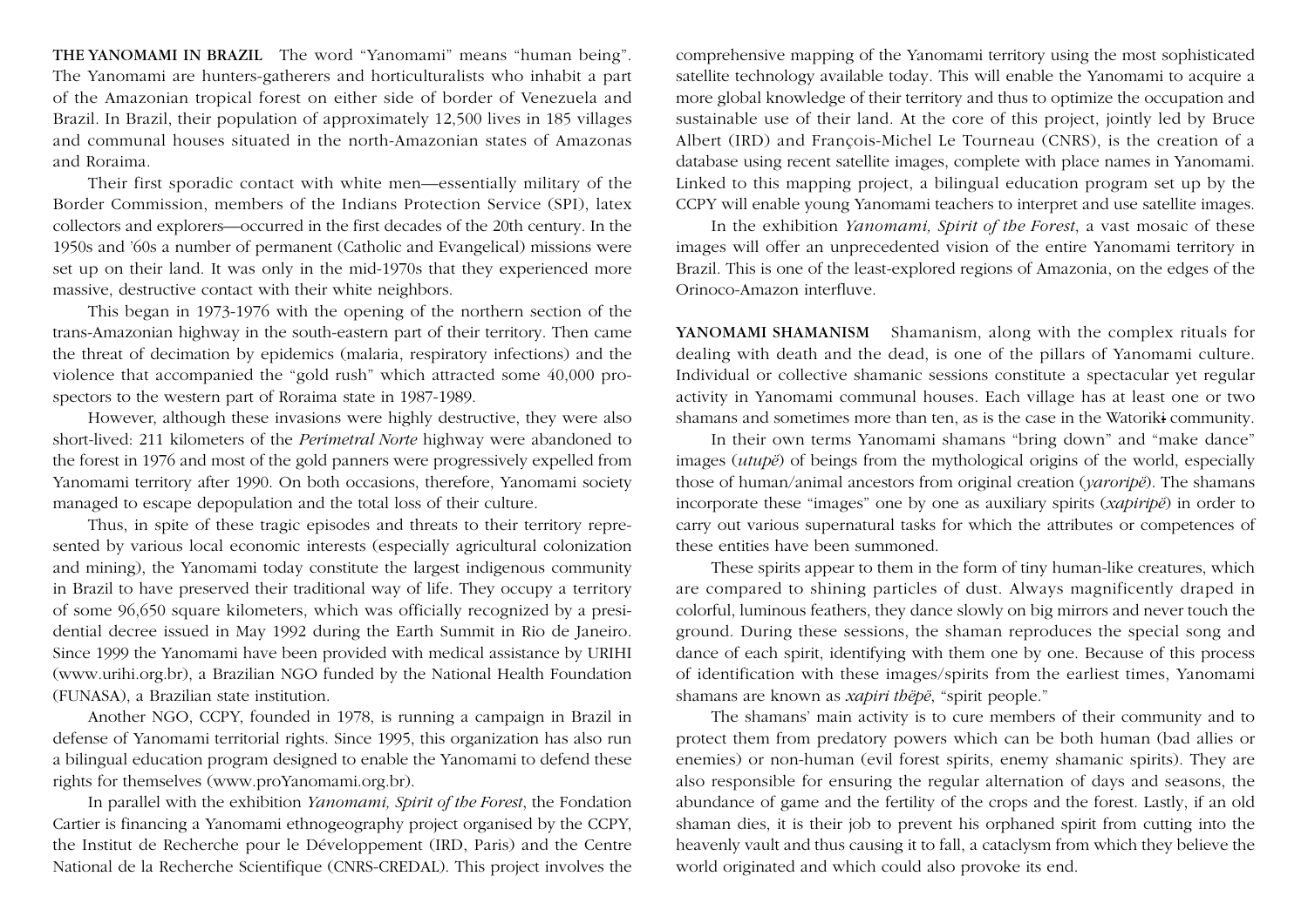It is said that every future shaman is, from childhood, haunted by the strange dreams induced by the spirits as they fix their gaze on him. Later, guided by the elders, he will have to learn to see these spirits. The initiation of a shaman is both a painful and ecstatic process. For several weeks the shaman inhales *yãkoana*, <sup>a</sup> powerful hallucinogen and his body is then dismembered, inverted and recomposed by the spirits. This is the price to be paid if he wants to be able to see them, learn their songs and make them work for him.

Raymond Depardon Watoriki communal house (Amazonas, Brazil), November 2002 ©Raymond Depardon

By invoking, incorporating and combining images from the origins, Yanomami shamanism has developed a way of interpreting the reality of the world and of acting on its underlying mechanisms. It presupposes the shamans' capacity to transcend the barriers between the categories of beings that people the universe by embodying them one by one. This incorporation of originary images gives them the potential power to take on the subjectivity of all possible existences, whether human or non-human. The body of the shaman thus becomes the junction of the ontological unity of all existence or, in other words, a portal for a general knowledge of the cosmos.

ARTISTS AND SHAMANS AT WATORIKI *Yanomami, Spirit of the Forest* is an exhibition that has been organized with the cognizant collaboration of theYanomami community of Watoriki, Brazil. Most of the artists involved in this exhibition were guests in the communal house of the *Watoriki thëripë*, the "People of the Windy Mountain" at the foot of the Demini range in the Brazilian state of Amazonas.

In turn, Adriana Varejão, Raymond Depardon, Stephen Vitiello, Gary Hill and Wolfgang Staehle all stayed in this village. Accompanied by the French anthropologist Bruce Albert, they lived and worked in direct contact with the Yanomami, with Davi Kopenawa and the other ten shamans in Watoriki.

During her stay in Watoriki, Adriana Varejão engaged in a dialogue with the Yanomami based on her work on the dislocation and evisceration of the body and landscapes. The shamans in the village were greatly interested in her images and related them to their own cosmological references, such as the symbolic dismembering and inversion of the future shaman's body during his initiation, or the cannibal theme informing their theory of supernatural aggression (sorcery, aggressive shamanism, harmful spirits). The works that Adriana Varejão has been making for some ten years now, influenced by images of Brazil's colonial history as well as by Baroque painting, have taken on a completely new dimension in this context. Shamanic interpretation has led this artist to develop fresh new possibilities in her work.

Raymond Depardon, who has supported the work of Survival International France for more than twenty years, has made parallel films of a group of hunters and a group of shamans, marking the close interdependence of the shamanic world and the tropical forest. After hours spent with the hunters and attending the shamans' cure sessions, he attempted to find his place in this other world, between forest and spirits. "They knew that they were being filmed, but that didn't change them at all. I was a visitor. I was passing by. I was welcomed, received and even desired. They offered their image to someone who, before that, was not even aware of their existence."

Stephen Vitiello, a composer of electronic music, will present a sound installation which interweaves the different calls, noises and stirrings of the forest and the Yanomami voice as it retranscribes and interprets this aural universe in the codes of its mythological narratives and everyday symbolism. *Heã,* the title of the acoustic environment that he has created for the exhibition, refers to this cultural appropriation of forest sounds. *Heã* is the word used by the Yanomami to refer to the calls of certain birds and insects, which they consider as predictive signs or aural presages (announcing the presence of animals or fruit, the imminent presence of visitors or enemies, the arrival of a change of season, etc.).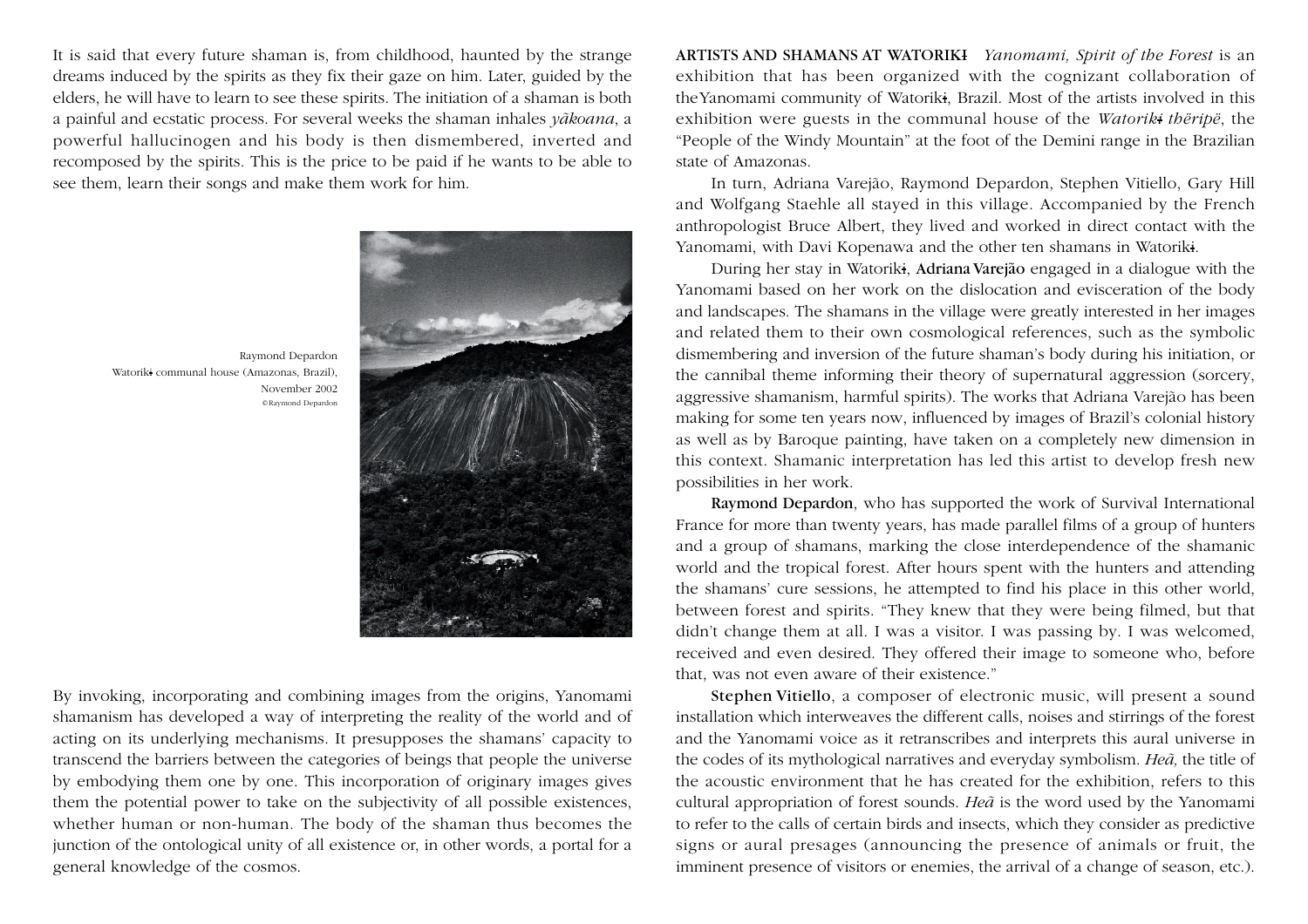During his stay at Watoriki, Gary Hill was fascinated by the way in which the shamans summon and incorporate mythological and cosmological images from the time of origins in order to develop a system for producing and transmitting meaning. In his own work, Hill often explores the striking moment of the appearance and disappearance of the image. On numerous occasions, he has used his own body as the basis of experimentation, in a sense that foreshadows his encounter with Yanomami shamanism and its process of giving corporeal form to mental images.

A pioneer of multimedia art, Wolfgang Staehle will present a kind of digital analogy of the supernatural image of the forest that the shamans have when they identify with the spirits inhabiting it. Going far beyond anecdotal illustration, he has produced a mental image of the landscape which, detached from his own reality, becomes abstract and timeless, thus visually echoing the "sur-reality" of the eternal reflective surfaces evoked by the shamanic visions. During his stay in Watoriki, the artist made a number of video sequences including 24-hour staticshot panoramic landscapes, one from Watoriki mountain, which the Yanomami think of as a home of shamanic spirits, and the other, a reverse shot, from the communal house/village towards the mountain.

While *Yanomami, Spirit of the Forest* features contemporary artists whose concerns are in resonance with Yanomami shamanism, the project truly began with the work of the Brazilian photographer Claudia Andujar. Since the early 1970s she has, both through her camera and her activism, played a fundamental role in obtaining recognition of the Yanomami territory from the Brazilian government. The exhibition features an important ensemble of black-and-white photographs as well as a series of images reflecting the disastrous consequences of the Yanomami's dealings with the world of white men. Her most recent photographs use superimposed images to refer to the multiple processes involving the incorporation and metamorphosis of images in shamanic thought.

Lothar Baumgarten is another artist who has spent much time among the Yanomami. In 1978-1979 he lived 18 months with the Yanomami of the Upper Orinoco in Venezuela. During the 1980s, he stayed on several occasions with the Yanomami of Brazil, bringing back more than 72 hours of audio recordings, 9 hours of 16mm film material, many notebooks based on his dialogues with the Indians and several series of black-and-white photographs. One of these series will be presented in the exhibition.

In his film *Home and Forest* (1994) Volkmar Ziegler allows the Yanomami to express themselves directly in reaction to intrusion by whites. They speak here in their own language (with subtitles) and in their own villages. This film, the fruit of 5 years of work, can be said to give a voice for the first time to the most

isolated Brazilian Yanomami. They react to the events of their recent history, such as the arrival of missionaries, military and gold panners and also reaffirm the mythological and cosmological foundations of their society.

In the video installation that he will present for the show, Tony Oursler includes footage of shamanic cure sessions shot by Geraldo Yanomami, drawings of extraordinary animals by young Yanomami from the school at Watoriki, satellite images of the Yanomami territory, as well as his own images which explore the technological mimicry of mental images.

When the Yanomami shamans describe the animal ancestors, they present them in the form of magnificently colored tiny creatures surrounded by scintillating light, moving on mirror-like surfaces. This extraordinary visual magnificence is manifest in the imaginary bestiary which Vincent Beaurin will present in the exhibition. His aim here is to take his own "visions" as the starting point for giving form to the mental world of the Yanomami shamans.

Referring to a tale by shaman Davi Kopenawa, Naoki Takizawa has created an installation which evokes the dance of the mythological images of plants and animals from the tropical forest during shamanic rituals. These images, which become auxiliary spirits and descend upon a multitude of mirrors, are invoked by the shaman who perceive them as an infinite number of ever-changing light forms. Using a series of animal drawings made by Joseca Yanomami and other youth from Watoriki as well as a series of images of tropical plants, Naoki Takizawa has created a forest of mirrors that brings to mind this multiplicity of ever-changing forms.

Exhibition design by Stéphane Maupin and Nicolas Hugon